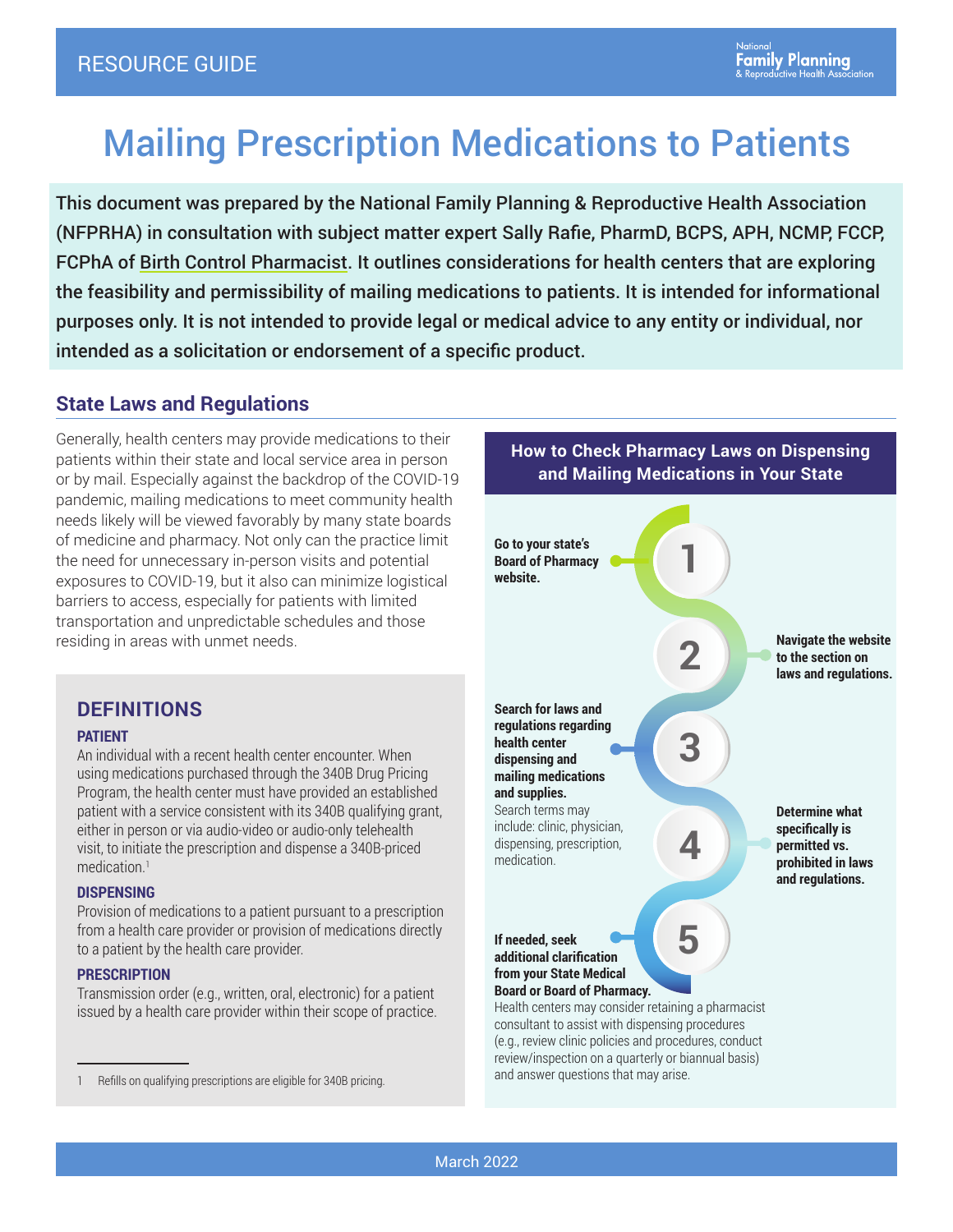### **State Laws and Regulations**

#### *Can medications be mailed to patients within the state?*

Health centers first will need to determine the laws and regulations pertaining to mailing medications to their patients within the state. As part of this first exploratory step, health centers need to confirm the following:

- **•** Is a special license required from the Board of Pharmacy to dispense medications by mail? Some states do not require a pharmacy license for on-site dispensing but do call for a pharmacy license to mail medications; others require a separate mail-order pharmacy license. Additionally, some states require health centers to have a pharmacy license if ordering medications from a drug wholesaler.
- **•** What types of medications are health centers allowed and/or prohibited (e.g., controlled substances) to mail to established patients?
- **•** What, if any, restrictions exist related to the quantities of medications that can be mailed (i.e., 30-day supply, 90 day supply)?
- **•** What are labeling requirements (e.g., patient name, medication name, directions) for medications that are mailed to patients?
	- How, if at all, do these requirements differ from medications dispensed on-site?
- **•** What, if any, requirements exist for having a phone number where patients may reach a health care professional for counseling or questions?

#### **Are there emergency provisions during public health emergencies (e.g., COVID-19 pandemic)?**

Health centers should check their state medical board and pharmacy board websites for announcements regarding emergency regulations, noting whether emergency provisions are in place for federal and/or state-declared emergencies and effective dates.

#### *Can medications be mailed to patients outside the state?*

In addition to all the above considerations related to mailing medications within the originating state, health centers will want to determine the laws and regulations in place in any destination state.

- **•** What are the licensure requirements for the health center if mailing medications to another state? Some states require that health centers have a pharmacy license or separate mail order pharmacy license. Health centers should check laws for all states where they are planning to mail medications.
- **•** What, if any, are the licensure considerations for the prescribing clinician in the destination state (e.g., does the clinician need to be licensed in the destination state)?
- **•** How do health centers proceed when regulations in two different states do not align (e.g., the state where the health center is located has different labeling requirements than the state to which the medication is being mailed)? This often depends on where the health center is licensed and whether it is licensed in multiple states (more common in metropolitan areas). Questions such as this are best answered in consultation with a pharmacist consultant or attorney with expertise in pharmacy law.

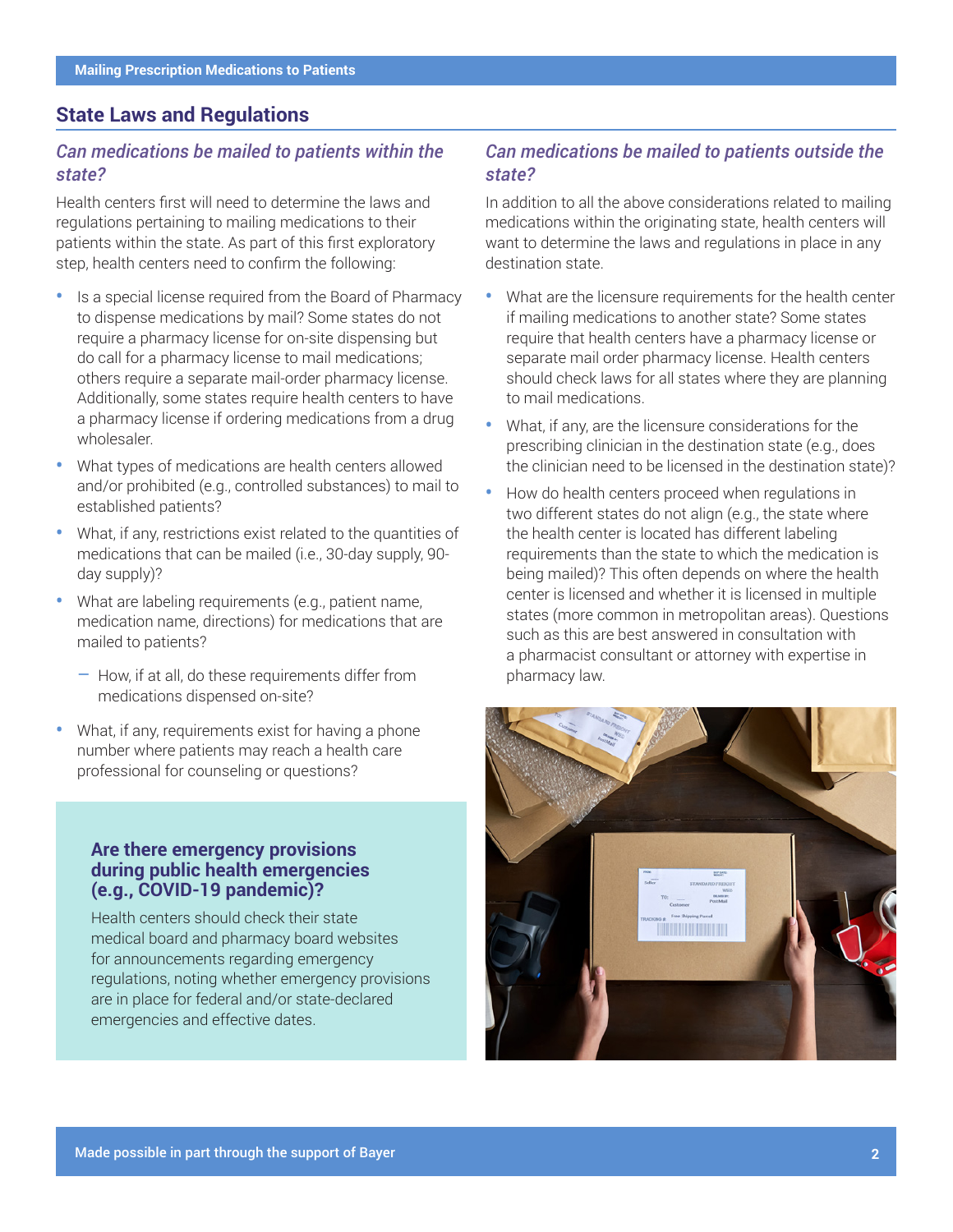## **Operational Considerations**

#### COPY *Health Plan & Self-Pay Payment Policies*

The feasibility and sustainability of a health center mailing medications to patients hinges on whether (and the extent to which) payers provide reimbursement for medications sent by mail and associated costs (e.g., postage). Once a health center determines the regulatory feasibility of mailing medications, it will want to identify the extent to which it will be reimbursed for the service and whether negotiations with specific payers are warranted.

- **•** Determine health plan-specific policies and restrictions regarding mailing medications to patients for all contracted payers, including:
	- Medicaid fee-for-service
	- Medicaid managed care
	- Commercial health plans
		- What, if any, incentives exist to encourage patients to use contracted mail-order services?
	- Note: No restrictions on mailing medications in the 340B program.
- **•** How might payer reimbursement policies differ for medications that are mailed instead of dispensed onsite?

## **Logistical Considerations**

### thermometer *Temperature*

Some medications must be stored in a specific, consistent environment. Failure to do this not only may make the medication less effective, but also may have harmful effects for the patient. As a result, when mailing medications, it is critical for health centers to ensure that medications are delivered safely and intact.

- **•** Ensure medications remain at the appropriate temperature range during transit.
	- How might unstable temperatures impact the feasibility of mailing certain medications or supplies by mail?
- **•** What special packaging and labeling might the health center use to ensure medications remain within the appropriate temperature range?
- **•** To what extent might each payer reimburse for postage? Though not common, this is an expense that health centers may address through negotiation and advocacy.
- **•** How might these policies and restrictions vary for mailing medications to plan enrollees residing out-ofstate (e.g., students)?
- **•** How will the health center handle patient payments/ copayments for medications that are mailed versus dispensed on site?
	- Will the health center use the same schedule of discounts/sliding fee scale for mailed medications as it does for those that are dispensed on site? Of note, when using a Title X Family Planning Services Fee Schedule, health centers may not charge the patient a different rate/amount for medications that are mailed instead of dispensed on-site.
	- To what extent will patients be asked to cover postage expenses?
	- How will the health center collect patients' payments/ contributions for mailed medications?

#### **FOR EXAMPLE:**

**Most contraceptives** should be kept at room temperature during transit.

- **•** The target temperature is 20° 25ºC (68° 77ºF) with an acceptable temperature range of 15° - 30ºC (59°  $-86^{\circ}$ F).
	- Of note, despite being stored in the refrigerator in the clinic, the generic NuvaRing product may be kept at room temperature for up to 4 months.
- **•** Do not refrigerate, freeze, or expose contraceptives to excessive heat.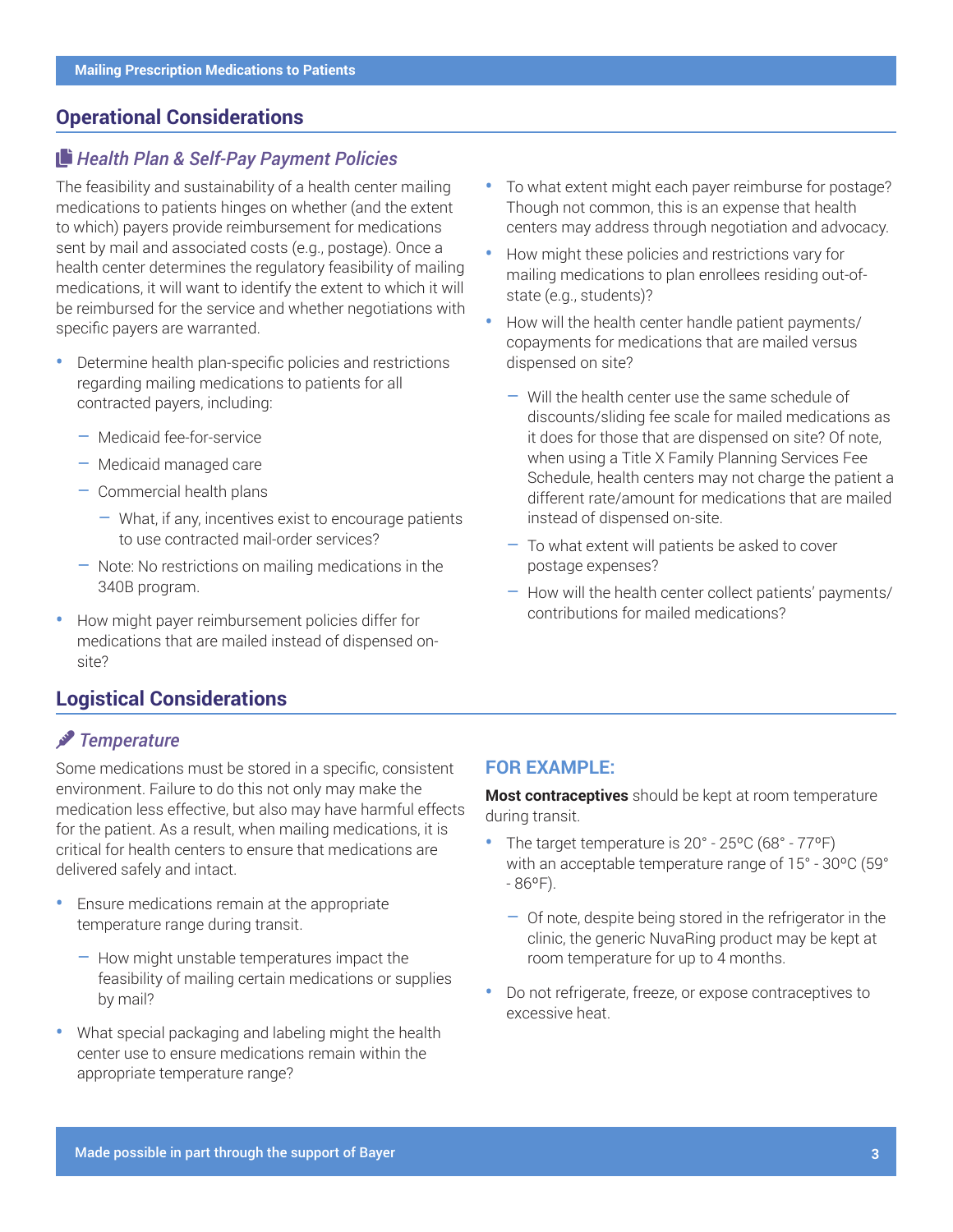#### **EXAMPLE CONTINUED:**

**Antibiotics** for sexually transmitted infection (STI) management<sup>2</sup> should be stored at room temperature and away from excess heat and moisture.

- **•** The target temperature is 20° 25ºC (68° 77ºF) with an acceptable temperature range of 15° - 30°C (59°F - 86°F).
- **•** Protect from light by dispensing in a tight, light-resistant container.

#### **b** Shipment & Delivery

Health centers will need to evaluate the most appropriate option for shipment.

- **•** Health centers may consider costs, timeliness, and delivery options with various shipping vendors. In addition to the USPS, vendors include UPS, FedEx, and local courier companies. Finally, health centers may consider providing local deliveries themselves (e.g., clinic staff members use a health center vehicle to deliver medications within a 5-mile radius three times a week).
- **•** How long will it take for the carrier to deliver the package?
	- To what extent do these timeframes impact the feasibility of mailing certain medications or supplies by mail?
- **•** Is the carrier able to confirm that the patient received the package? Does the health center receive confirmation that the medication was delivered and received by the patient? While the patient signature requirement was suspended during the pandemic, this may be required by contracted payers.
	- Options to obtain confirmation include delivery signature confirmation from shipping vendor or direct confirmation to the health center (e.g., scanning QR code on medication paperwork, replying to email, replying to text message).
	- What other feedback loops may be needed to confirm the patient received their medication?

**Antivirals** for HIV pre-exposure prophylaxis (PrEP) should be kept in their original light-resistant container and at room temperature during transit.

**•** The target temperature is 20° - 25ºC (68° - 77ºF) with an acceptable temperature range of 15° - 30°C (59°F - 86°F).

Another set of important considerations relate to the patient's delivery preferences, including any concerns they might have related to privacy and confidentiality. As part of this process, the health center will want to determine the following:

- **•** What is the patient's preferred mailing address? This may be different from their permanent (i.e., home) address.
- **•** Does the patient need or prefer discreet packaging for the delivery so that the source of and/or contents of the package are indiscernible?
- **•** In cases where the patient is not available to accept the delivery:
	- Should the carrier leave the package?
	- Should the carrier allow another person to accept the delivery?
- **•** It's also important for the health center to discuss what options are available through their courier/delivery carrier.
- How will the health center communicate delivery timeframes to patients? Consider communicating timeframes for patients in need of time-sensitive medications (e.g., STI treatment, emergency contraception) and offer the option to pick up their medications at the health center's physical location or a local pharmacy to ensure timely access.

Made possible in part through the support of Bayer **4**

<sup>2</sup> In states where expedited partner therapy (EPT) is permissible or potentially allowable (subject to additional actions or policies), health centers may dispense 340B-priced medications for EPT if the patient meets the 340B patient definition at their (in-person or telehealth) visit and tests positive for an STI (or is eligible for syndromic treatment, per the health center's clinical protocols). The rationale is that EPT is a treatment for the patient because it prevents reinfection. A health center's use of 340B drugs for EPT should be included in its 340B policies and procedures. Health centers may check the legal status of EPT and prescription requirements in their state [here](https://www.nationalfamilyplanning.org/file/Assessing-Patient-Experience-of-Care-Appendix-03182022.pdf).